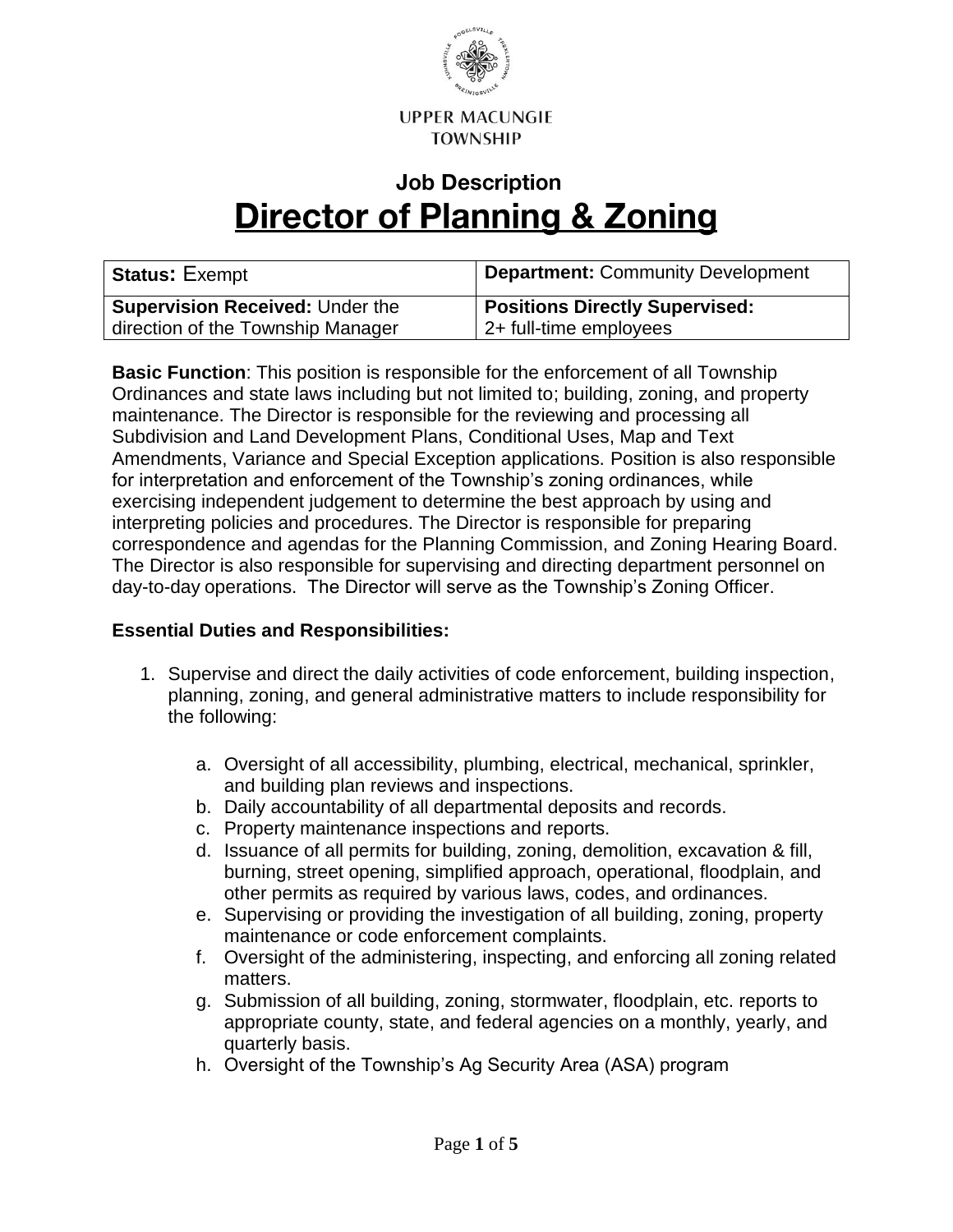- 2. Responsibility supervising the Department staff, vendors and assigning duties, and monitoring of all department training and certifications as required as part of the new statewide building code regulations.
- 3. Perform all reviews related to the Subdivision and Land Development and Zoning Ordinances, and general administrative matters including:
	- a. Supervising all activities for the Township Planning Commission, and Zoning Hearing Board, including agendas, minutes, and annual reports.
	- b. Submit request for ordinance changes to the appropriate municipal and county agencies for review and comment.
	- c. Enforce the Township's Zoning Ordinance, including all maintenance inspections and reports.
	- d. Provides oversight and review of developer's escrow accounts for review of plans related to SLDO and Zoning Ordinances.
	- e. Meetings with developers, as needed, and providing comments upon completion of plan review.
- 4. Oversight for the recording of all plans at the courthouse.
- 5. Responsible for maintaining up-to-date Township Plans and maps; including but not limited to zoning map, street map, and other official maps
- 6. Responsible for providing monthly and annual departmental reports
- 7. Supervision of the daily collection of fees and providing a daily deposit report to the finance department.
- 8. Maintaining a file on all public improvements that have been deferred by the Board of Supervisors.
- 9. Attend Township meetings, including evenings, as necessary.
- 10.Responsible for preparing annual department budget.
- 11.Prepares, and/or presents testimony for court cases; provide court documents in the case of special exemptions and zoning appeals.
- 12.Maintain liaison with other local, county and start code enforcement agencies
- 13.Serve as the Township's Zoning Officer
- 14.Operates a vehicle to travel to sites within and outside of the Township
- 15.Performs the full range of supervisory duties
- 16.Other duties as assigned

# **Education /Experience**:

- A bachelor's degree in geography, urban/regional planning, GIS, engineering, public administration, or a related field;
- Four (4) years of progressively responsible experience in planning;
- Three (3) years' experience at the state or municipal level in code enforcement and zoning;
- Five (5) years' experience in a supervisory position.

# **Certifications/Licenses:**

- Valid Pennsylvania Driver's License.
- American Institute of Certified Planner (AICP) certification or ability to obtain certification within a determined period is preferred but not required.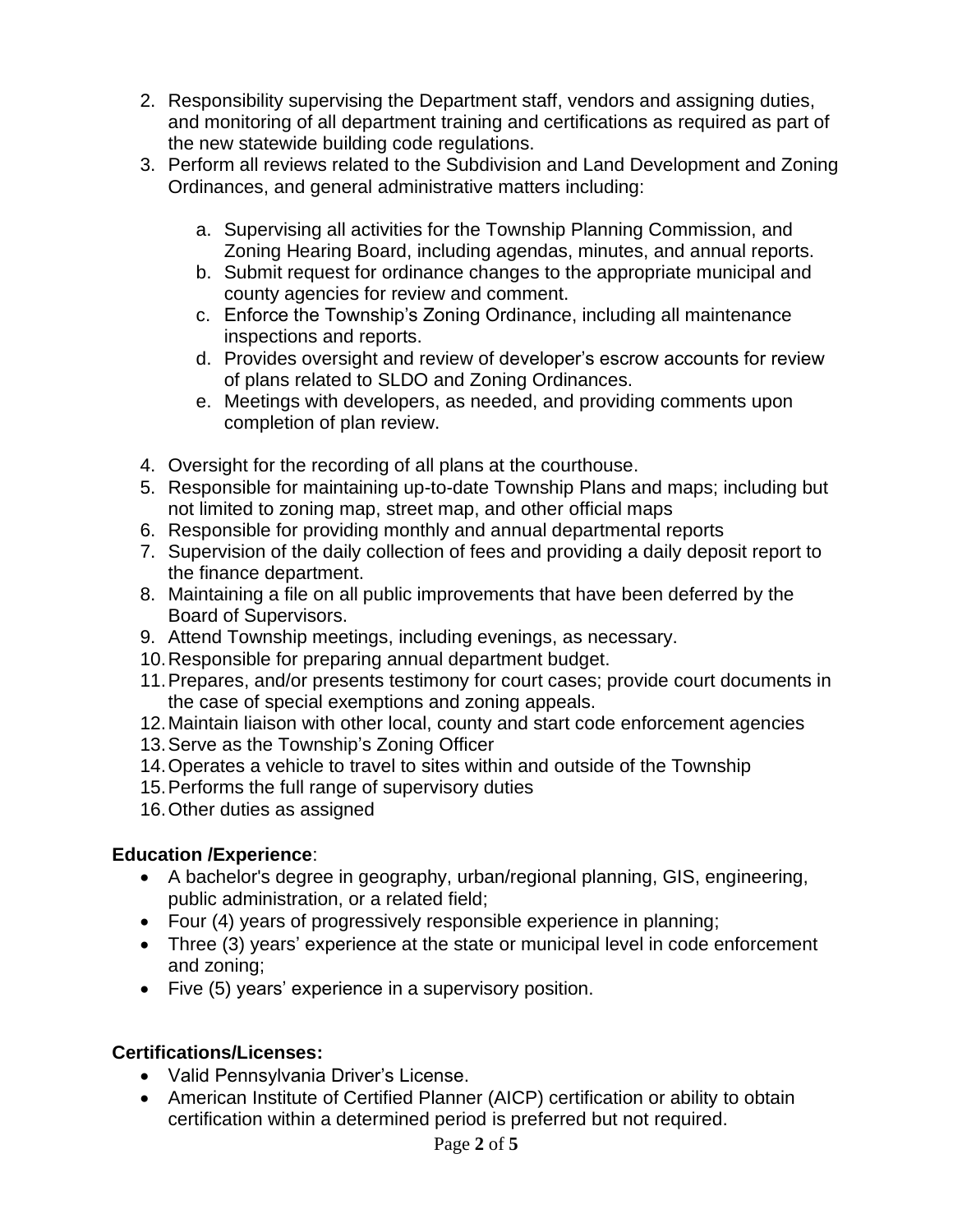- Zoning Officer Certification or the ability to obtain certification within a determined period is preferred.
- Ability to obtain other licenses as may be required to perform assigned duties.

#### **Knowledge:**

- Advanced knowledge of the PA Municipalities Planning Code (PA MPC), local planning and land use principles.
- Advanced knowledge of uniform building codes, zoning, and code enforcement.
- Advanced knowledge of the International Properties Maintenance Code (IPMC) and processing of citations.
- Knowledge of GIS fundamental concepts, practices, and procedures. Ability to create and edit tabular data and geometric data. Must be able to demonstrate proficiency with ArcGIS 10.0 or newer.
- Knowledge of municipal government and operations.
- Knowledge of state and federal regulations and laws governing stormwater.
- Knowledge of grant writing and grant management.
- Knowledge of modern office methods, procedures, and equipment.
- Knowledge of principles and practices of research and data collection. (Must be able to take the initiative to research data on a consistent basis, see competencies)
- Knowledge of resolutions and ordinances (see competencies)
- Knowledge of standard surveying practice with the ability to read and interpret subdivision and land development plans, contracts, maps, manuals, codes, and policies.

# **Competencies:**

- Able to speak and read English Language; has ability to understand and follow both written and verbal directions. Ability to understand and write resolutions and ordinances.
- Analysis/Reasoning- Examines data, draws conclusions, and solves problems; applies logic to analyze and categorize complicated information.
- Accountability/Dependability- Takes personal responsibility for the quality & timeliness of work, achieves results with little oversight.
- Attention to Detail
- Adaptability/Flexibility- Adapts to changing business needs, conditions, & work responsibilities and works with variety of situations, individuals, groups, & varying customer needs.
- Communicate effectively: written & orally
- Computer (Literacy) Skills- Proficient in Word, Excel, Outlook and other systems that would be utilized by the Department on a regular basis.
- Customer Focus –commitment to serve the public; build and maintain customer satisfaction with the services offered by the Township; provides excellent service to the public.
- Confidence
- Decision Making & Judgement- Makes timely, informed decisions that take into account the facts, goals, constraints, and risks.
- Enforcing Laws, Rules, Regulations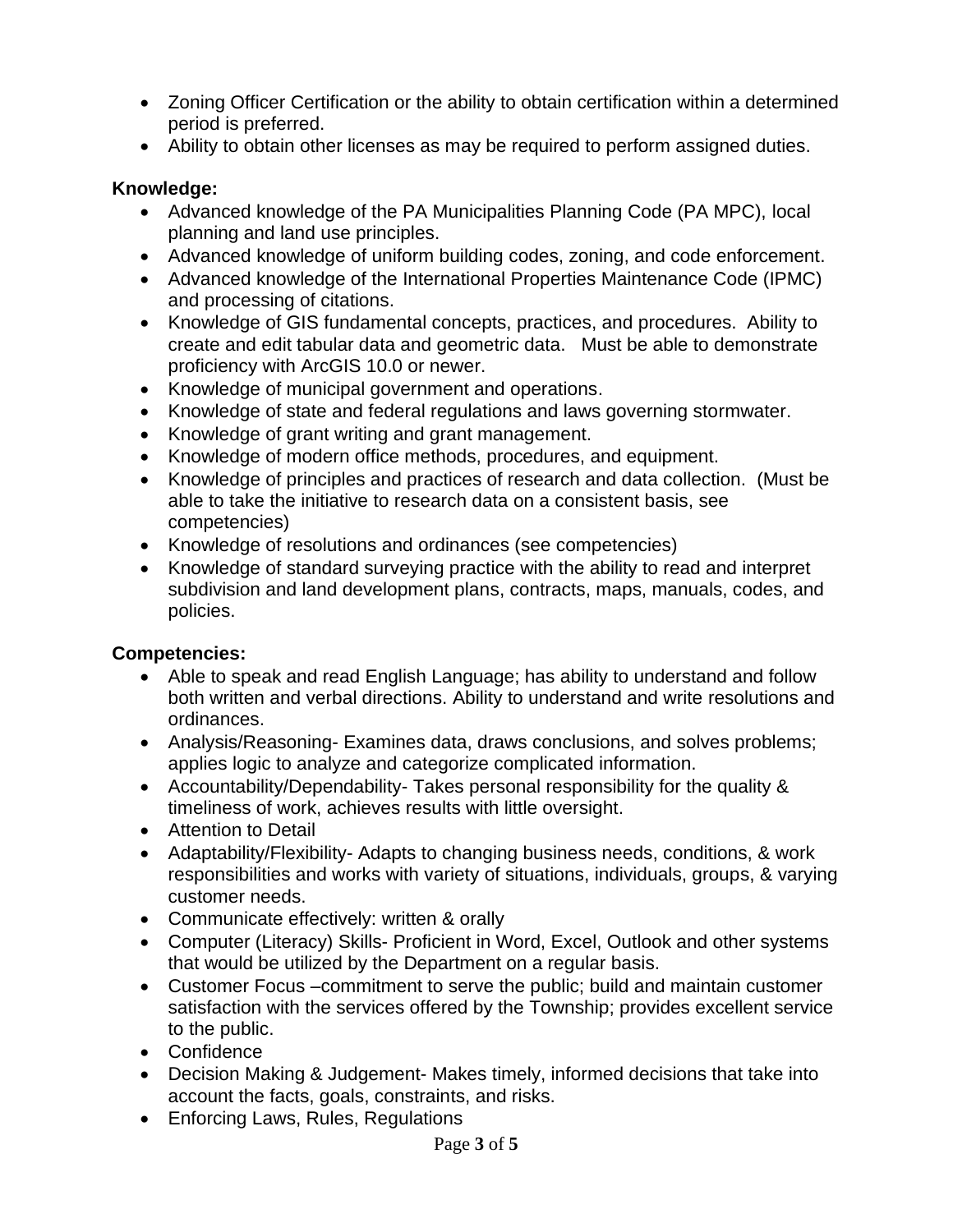- Ethics/Integrity
- Initiative- Identifying what needs to be done and doing it before being asked/before the situation requires it.
- Interpersonal/Collaborative Skills- Gets along and interacts positively with coworkers and others; understands and relates to others.
- Gaining Voluntary Compliance- Clearly communicates the reasons for seeking compliance; convinces others to follow recommendations and advice to bring them into compliance with regulations, standards, or policies.
- Organizational Skills
- Managing Performance- Takes responsibility for one's own or one's employees' (staff/department) performance, setting clear goals & expectations, tracking progress against goals, ensuring feedback and addressing performance problems/issues promptly.
- Mathematical Reasoning with accuracy
- Self-Management/Time Management Managing ones own time and the time of others.
- Operating Equipment- Uses tools, machines, and/or vehicles to complete the assigned work.
- Tact- Handles challenging or tense situations in a positive manner.
- Team Leadership/Teamwork/Staff Management

**Physical Requirements/Working Conditions:** The physical demands described here are representative of those that must be met by an employee to successfully perform the essential functions of this job.

Work is performed inside and/or outside, with potential for exposure to adverse environmental conditions (e.g.: dirt, cold, rain, fumes, etc.) throughout various locations within the township.

This position will require mobility (sitting, standing, walking, bending, climbing etc.) up to eight (8) hours a day in the setting. May lift and pull objects of substantial weight up to twenty-five (25) pounds. While performing the duties of this job, the employee is regularly required to talk or hear. The employee frequently is required to sit; use hands to finger, handle or feel objects, and reach with hands and arms. The employee occasionally is required to stand; walk; climb or balance; and stop, kneel, crouch or crawl.

Specific vision abilities required by this job include close vision, distance vision, color vision, peripheral vision, and the ability to focus.

#### **Position Type and Expected Hours of Work:**

This is a full-time, non-exempt, position. Typical days and hours of work are Monday through Friday. May work in excess of 40 hours a week, when required; may attend evening meetings.

#### **Other Duties:**